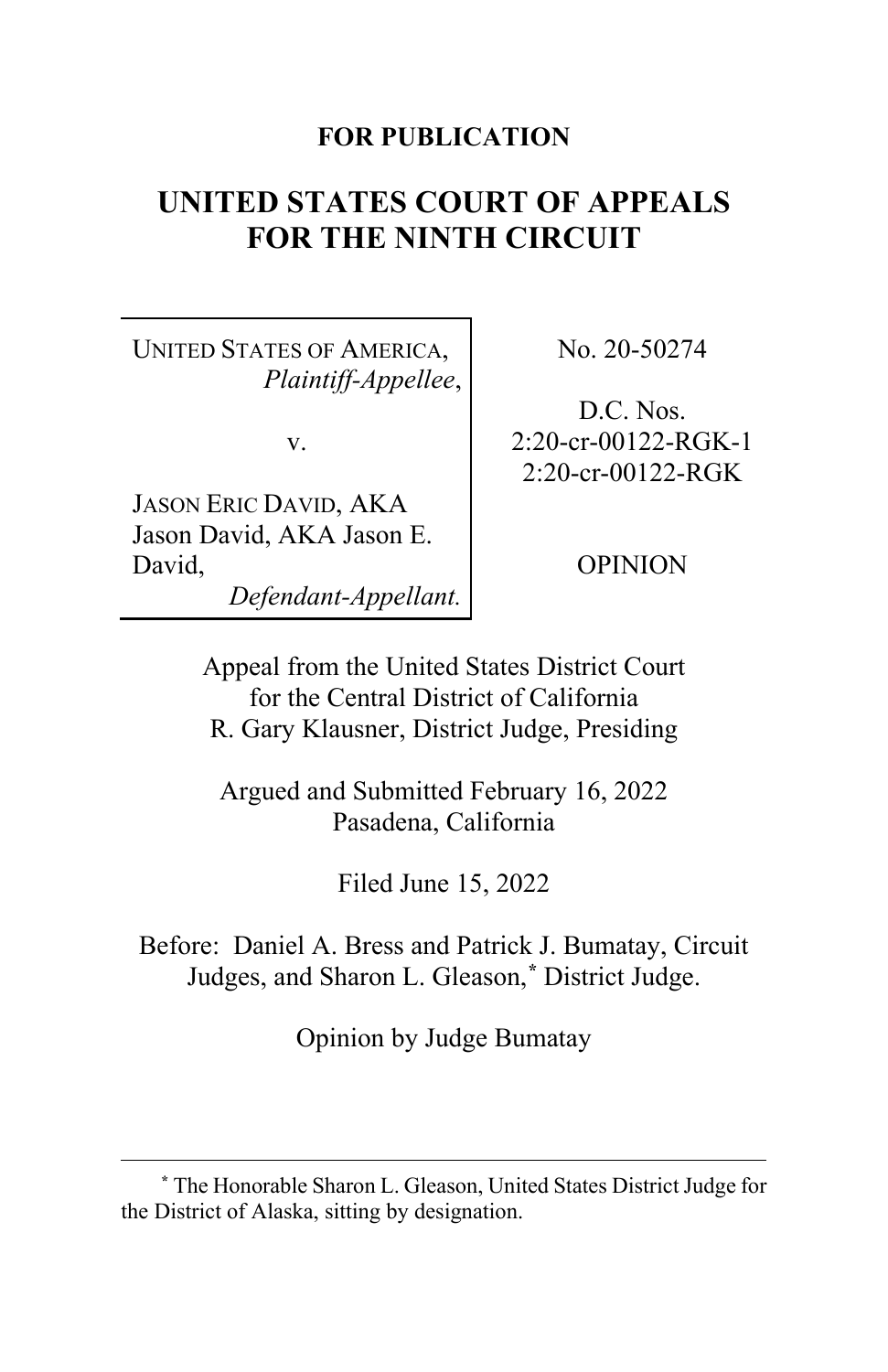# **SUMMARY[\\*\\*](#page-1-0)**

#### **Criminal Law**

The panel affirmed a custodial sentence in a case in which the defendant argued on appeal that his appellate waiver is unenforceable because the district court violated Fed. R. Crim. P. 11(b)(1)(N), which provides that the district court must address the defendant personally and determine that the defendant understands the terms of any appellate waiver.

Because the defendant failed to object to the alleged violation during the plea colloquy, the panel reviewed for plain error. Noting that the defendant doesn't claim that he did not knowingly and voluntarily agree to the appellate waiver, the panel wrote that the record shows that the defendant understood that he was waiving his right to appeal his sentence. The panel cited several factors in the record including the plea agreement's specificity as to the scope of the appellate waiver, counsel's certification of her discussion and advice concerning the consequences of the entering the agreement, the defendant's assurances during the change-ofplea hearing and plea colloquy that he understood the proceedings and the agreement, and the fact that the government raised the appellate waiver before the end of the change-of-plea hearing. The panel wrote that nothing in the record supports a reasonable probability that the defendant would not have entered the guilty plea had the district court separately addressed the appellate waiver as Rule 11 requires. The panel concluded that given these facts, and on

<span id="page-1-0"></span>**<sup>\*\*</sup>** This summary constitutes no part of the opinion of the court. It has been prepared by court staff for the convenience of the reader.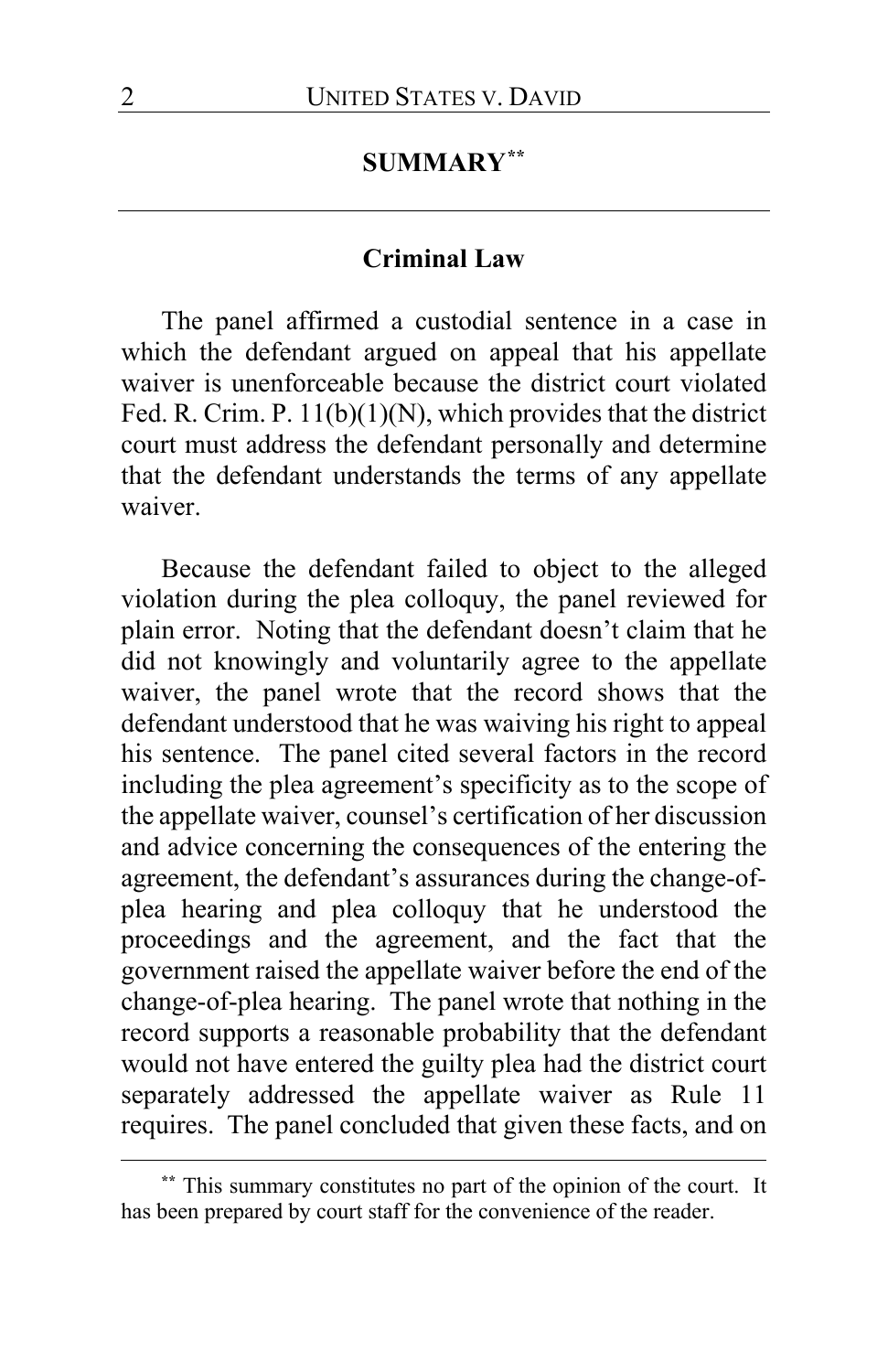this record, the plea colloquy at most constituted a technical violation of Rule 11, but not a plain error that affected the defendant's substantial rights or an error that seriously affected the fairness or integrity of his plea.

The panel thus held that the appellate waiver is enforceable, and did not consider the defendant's challenges to his custodial sentence.

In a concurrently filed memorandum disposition, the panel addressed the defendant's objections to conditions of his supervised release—affirming in part, and vacating and remanding in part.

# **COUNSEL**

Kathryn A. Young (argued), Deputy Federal Public Defender; Cuauhtemoc Ortega, Federal Public Defender; Office of the Federal Public Defender, Los Angeles, California; for Defendant-Appellant.

Aaron Frumkin (argued), Assistant United States Attorney; Bram M. Alden, Chief, Criminal Appeals Section; Tracy L. Wilkison, Acting United States Attorney; United States Attorney's Office, Los Angeles, California; for Plaintiff-Appellee.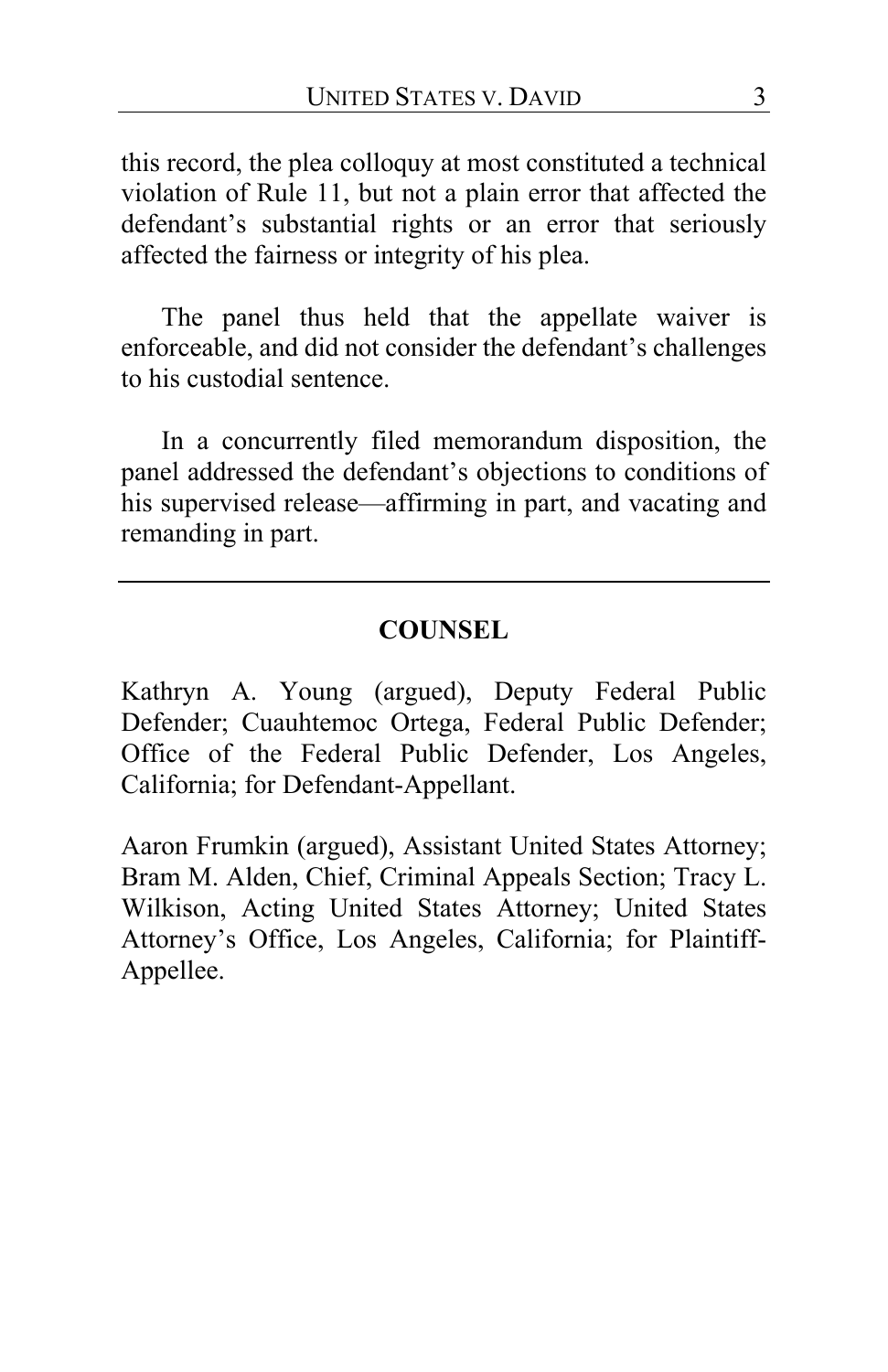#### **OPINION**

### BUMATAY, Circuit Judge:

After pleading guilty to charges stemming from possessing stolen mail, credit cards, and other financial devices, Jason David was sentenced to 36 months in prison. He now appeals his custodial sentence. But, under the terms of David's plea agreement, he waived the right to appeal his sentence. David argues we should invalidate the waiver because the district court violated Rule 11 of the Federal Rules of Criminal Procedure. That Rule provides that the district court must address the defendant "personally" and determine that the defendant understands the terms of any appellate waiver. Fed. R. Crim. P. 11(b)(1)(N). David asserts that the district court failed to follow this requirement and so he should be permitted to appeal his sentence.

Under plain-error review, we generally enforce an appellate waiver unless the defendant's substantial rights were affected by any Rule 11(b)(1)(N) error. *See United States v. King*, 985 F.3d 702, 711–12 (9th Cir. 2021). Because the record shows that David understood the terms of his plea agreement, we conclude that David cannot overcome the plain-error standard and affirm his custodial sentence.**[1](#page-3-0)**

#### **I.**

In July 2019, police were called to a BevMo! Wine and Liquor store in Burbank, California, on a report of a possible

<span id="page-3-0"></span>**<sup>1</sup>** David also challenges certain conditions of his supervised release. In a concurrently filed memorandum disposition, we address David's objections to those conditions, and we affirm in part and vacate and remand in part.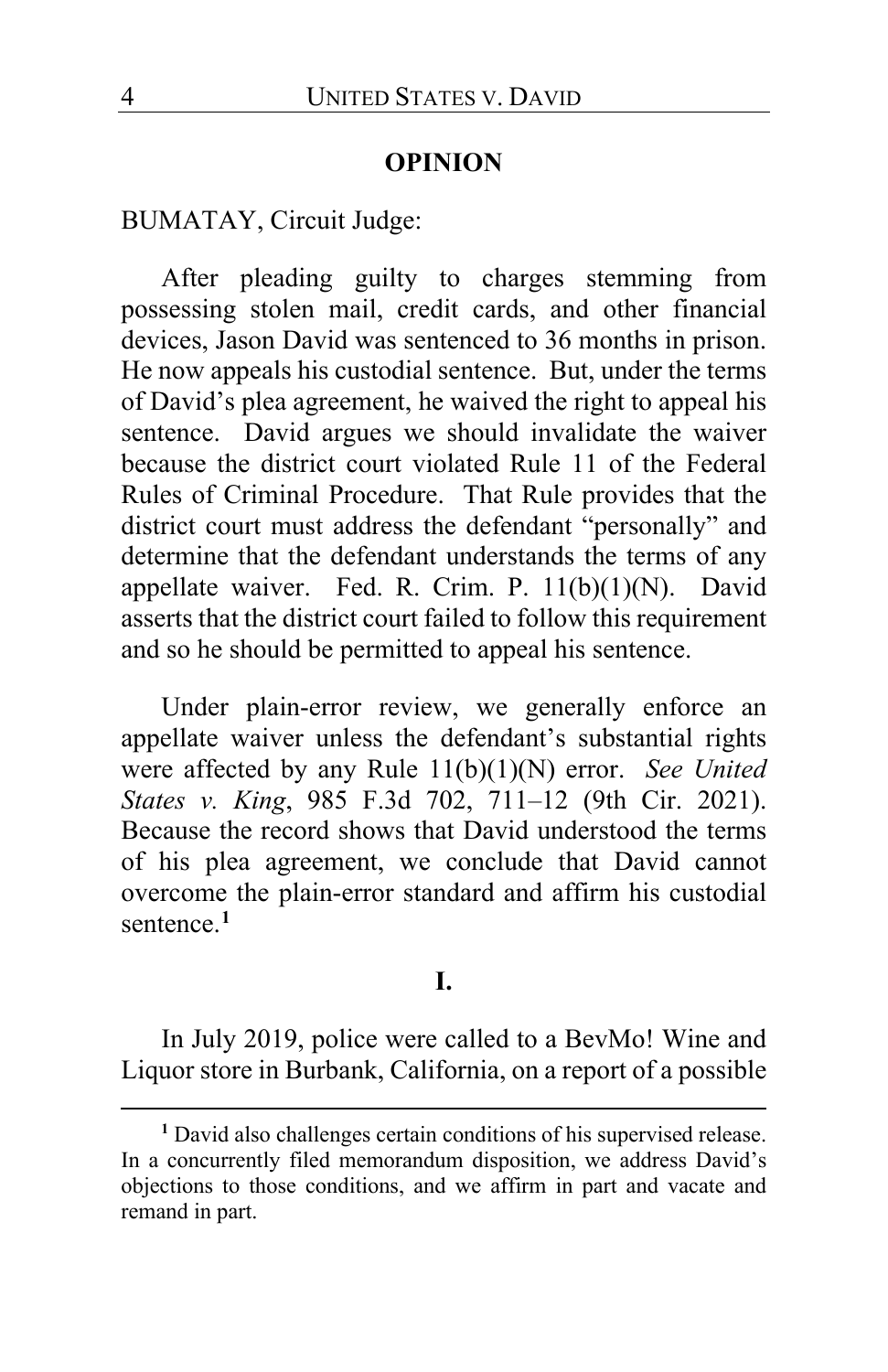theft. After arriving at the parking lot, an officer saw David reaching his arm through the broken window of a white Ford Explorer. David claimed that his key fob was not working and so was trying to unlock the car through the window. The officer asked David for his identification and David complied. After a records check, the officer discovered that David had an outstanding misdemeanor arrest warrant for traffic violations and arrested him.

Officers then searched a backpack David was wearing and the Explorer. Inside the backpack, officers found mail belonging to others and a glass drug pipe. Inside the Explorer, officers found more stolen mail, identification cards, and other financial information. In total, the police discovered 251 pieces of stolen mail; four California driver's licenses; eight debit and credit cards; 69 checks; and 37 social security numbers. David admitted that the items were his and that they were stolen.

David was charged with (1) possession of stolen mail, 18 U.S.C. § 1708; (2) possession of 15 or more unauthorized access devices, 18 U.S.C.  $\S$  1029(a)(3); and (3) aggravated identity theft, 18 U.S.C. § 1028A(a)(1). David pleaded guilty to the first two counts with a plea agreement. In the plea agreement, the government and David agreed that his offense level would be 13 after accepting responsibility and that both parties reserved the right to argue for more enhancements or departures under the U.S. Sentencing Guidelines ("USSG").

The plea agreement also contained an appellate waiver. As part of the waiver, David agreed to "give[] up the right to appeal" certain parts of his case such as (1) the "calculations used to determine and impose any portion of the sentence;" (2) "the term of imprisonment imposed by the Court;" and (3) "[the] conditions of probation or supervised release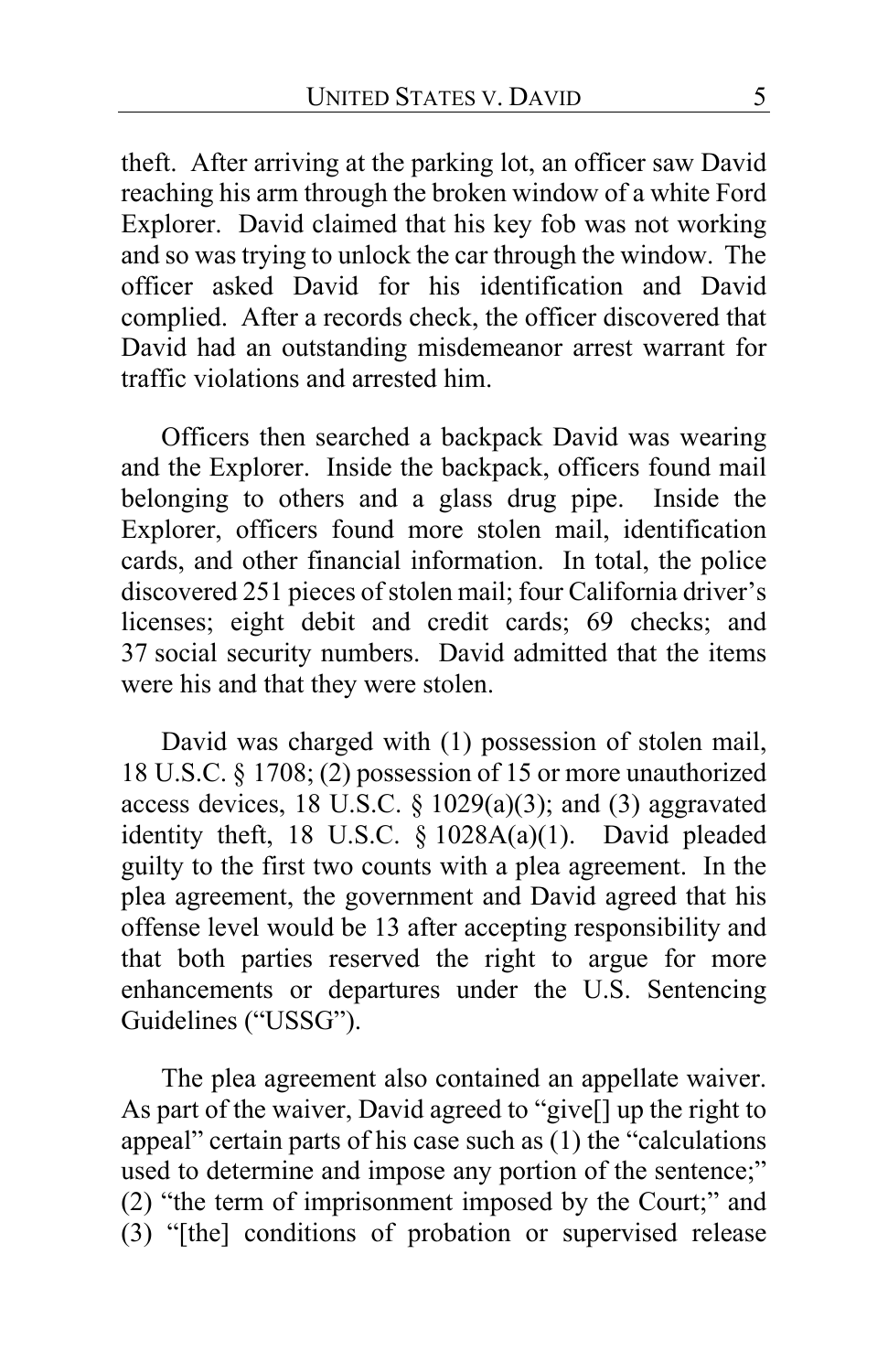imposed by the Court . . . [as] set forth in General Order 18- 10 of this Court[.]" He also waived his right to appeal his conviction.

In an attachment to the plea agreement, David certified that he read the agreement "in its entirety" and that he "carefully and thoroughly discussed every part of it with [his] attorney." He also certified that he understood the terms of the agreement and that he wished to plead guilty to benefit from the promises in the agreement. David's counsel similarly signed a certification attesting that she "thoroughly discussed every part of th[e] agreement" with David and that she advised him "of the consequences of entering into th[e] agreement."

David later appeared before the district court to enter his guilty plea. At the outset of the change-of-plea hearing, David and the district court discussed his knowledge of the plea agreement:

|        | COURT: Have you been able to read that<br>plea agreement?                                                 |
|--------|-----------------------------------------------------------------------------------------------------------|
|        | DAVID: My attorney and I went over it,<br>yes.                                                            |
|        | COURT: Okay. And you're satisfied with<br>her advice?                                                     |
|        | DAVID: Absolutely.                                                                                        |
| COURT: | And you—you've gone over the<br>whole agreement and you<br>understand that agreement; is that<br>correct? |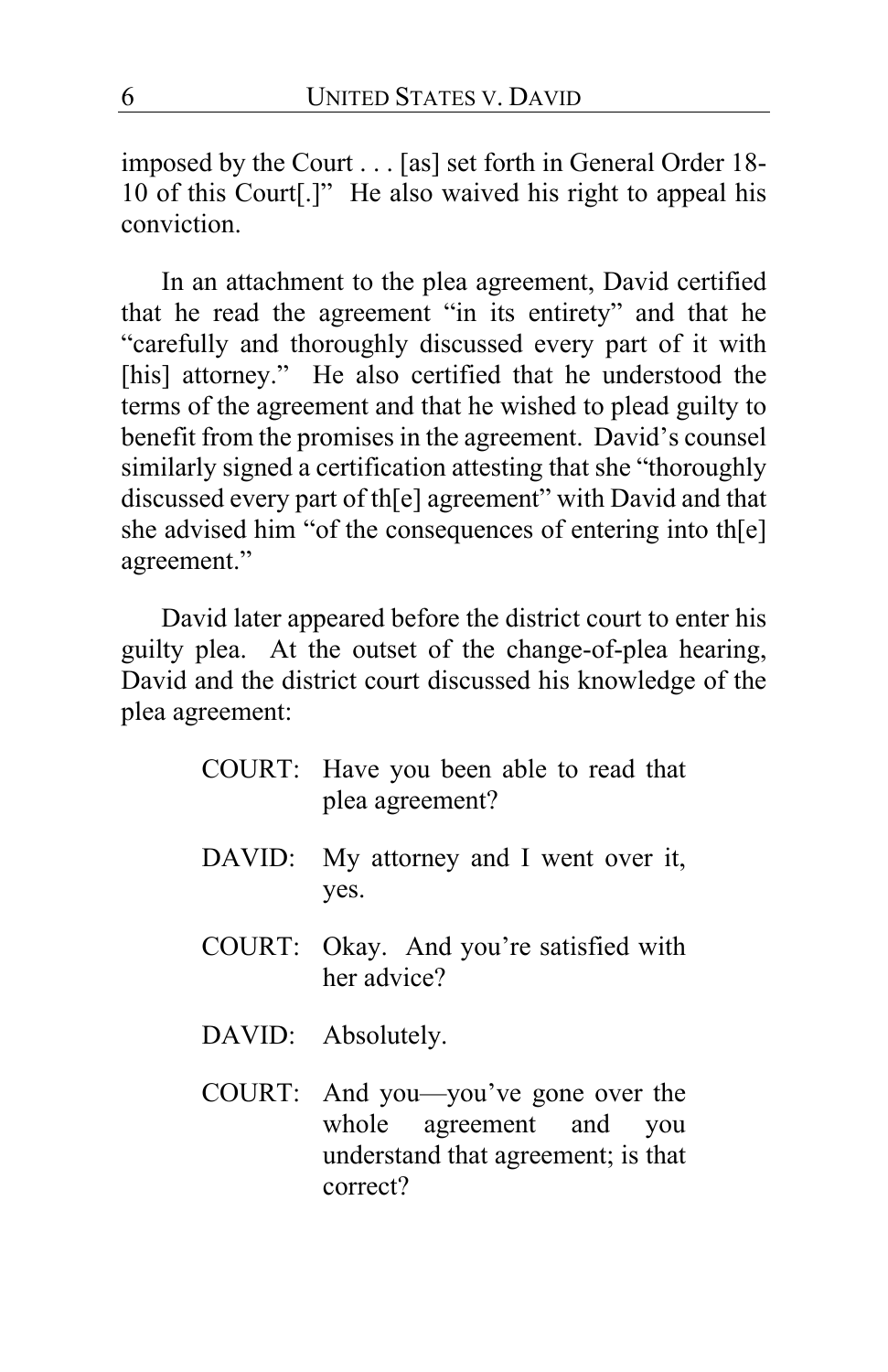DAVID: Yes.

COURT: And you want to enter into it today?

DAVID: I do.

The district court also noted how important it was for David to understand what was happening at the hearing and asked David to "stop" the district court if he had any questions. David responded, "[a]bsolutely." The district court then went over the charges in the plea agreement, the factual basis of the offenses, the statutory penalties for the offenses, and the rights he was giving up by pleading guilty. David said he understood the charges, the penalties, and his trial rights. In response to David's answers, the district court commented that he "seemed to be very knowledgeable" of what was happening at the hearing. After finding that David had knowingly and voluntarily waived his rights and had the consequences of the plea agreement explained to him, the district court accepted the guilty plea and plea agreement.

The district court then began to set a sentencing date when the prosecutor interjected—"[j]ust very briefly, Your Honor. I apologize. I probably missed this, but just for the record, the plea agreement contains waivers for appeal [sic] on pages 11 through 13." The district court responded, "[y]es, and it's in the plea agreement." Both the prosecutor and defense counsel thanked the court, and the hearing was concluded. Defense counsel raised no objections and David asked no further questions.

Two months later, the district court sentenced David. At sentencing, David objected to a two-level enhancement for possession of an "authentication feature" under USSG § 2B1.1(b)(11)(A)(ii), which was recommended by the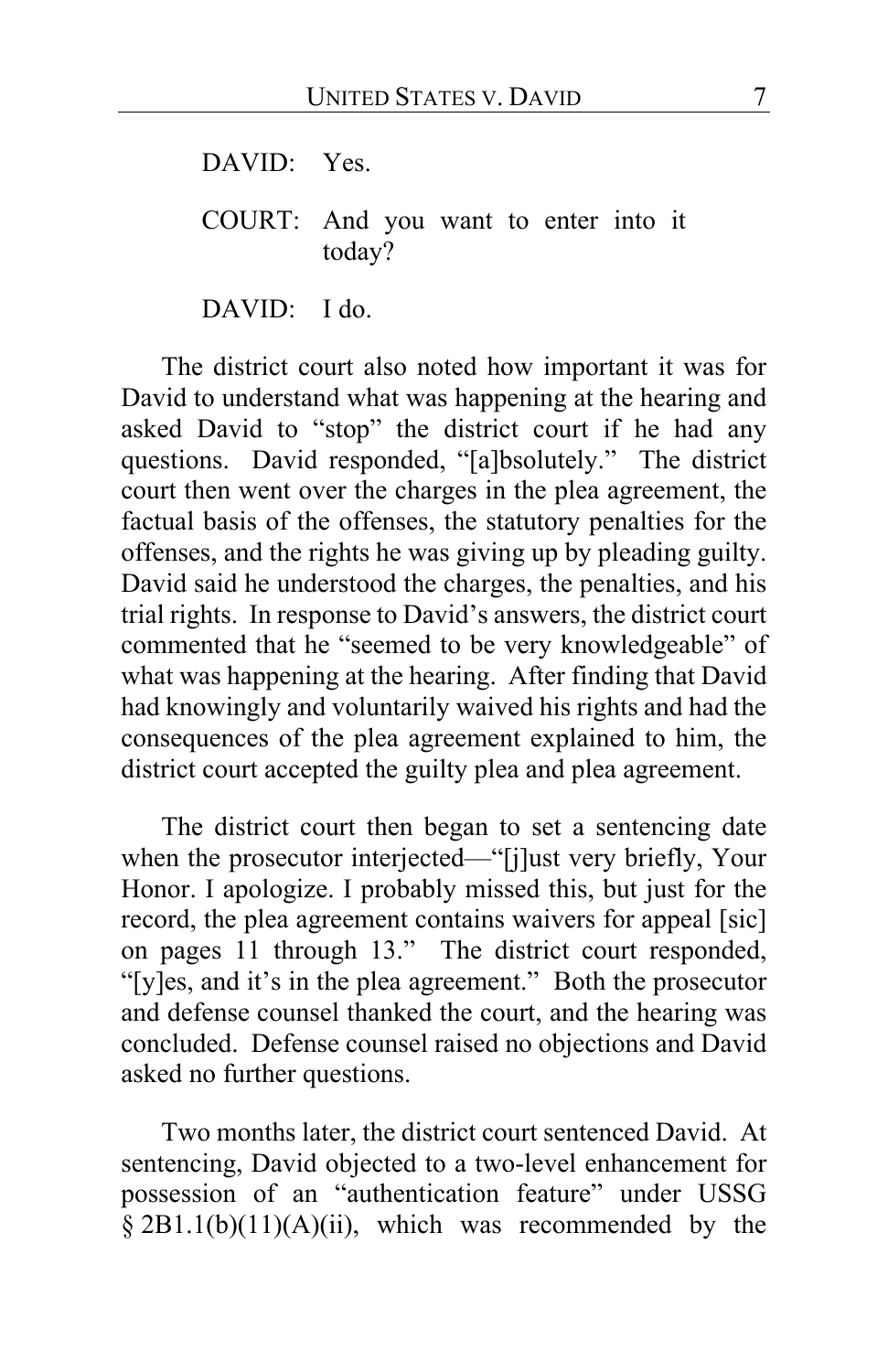presentence report and supported by the government. The district court overruled the objection, which led to an offense level of 15 and a Guidelines sentencing range of 41 to 51 months based on David's criminal history. The district court varied below the Guidelines range and imposed a sentence of 36 months.

David now appeals his custodial sentence. At the outset, he argues that because the district court violated Rule  $11(b)(1)(N)$ , his appellate waiver is unenforceable. On the merits, he contends that the government had agreed to recommend a certain base offense level under the plea agreement and that the district court improperly applied the two-level enhancement for use of an authentication feature.

Because David's attacks on his custodial sentence are covered by the appellate waiver and we generally do not exercise our jurisdiction to review the merits of an appeal with a valid waiver, *see United States v. Gonzalez-Melchor*, 648 F.3d 959, 962 (9th Cir. 2011), we first turn to compliance with Rule  $11(b)(1)(N)$ .

#### **II.**

Federal Rule of Criminal Procedure 11(b)(1)(N) requires a district court to "inform a defendant of the terms of any appellate waiver in the plea agreement." *King*, 985 F.3d at 711 (simplified). In particular, Rule 11 provides:

> Before the court accepts a plea of guilty $[$ , $]$ ... the court must address the defendant personally in open court. During this address, the court must inform the defendant of, and determine that the defendant understands, ... the terms of any plea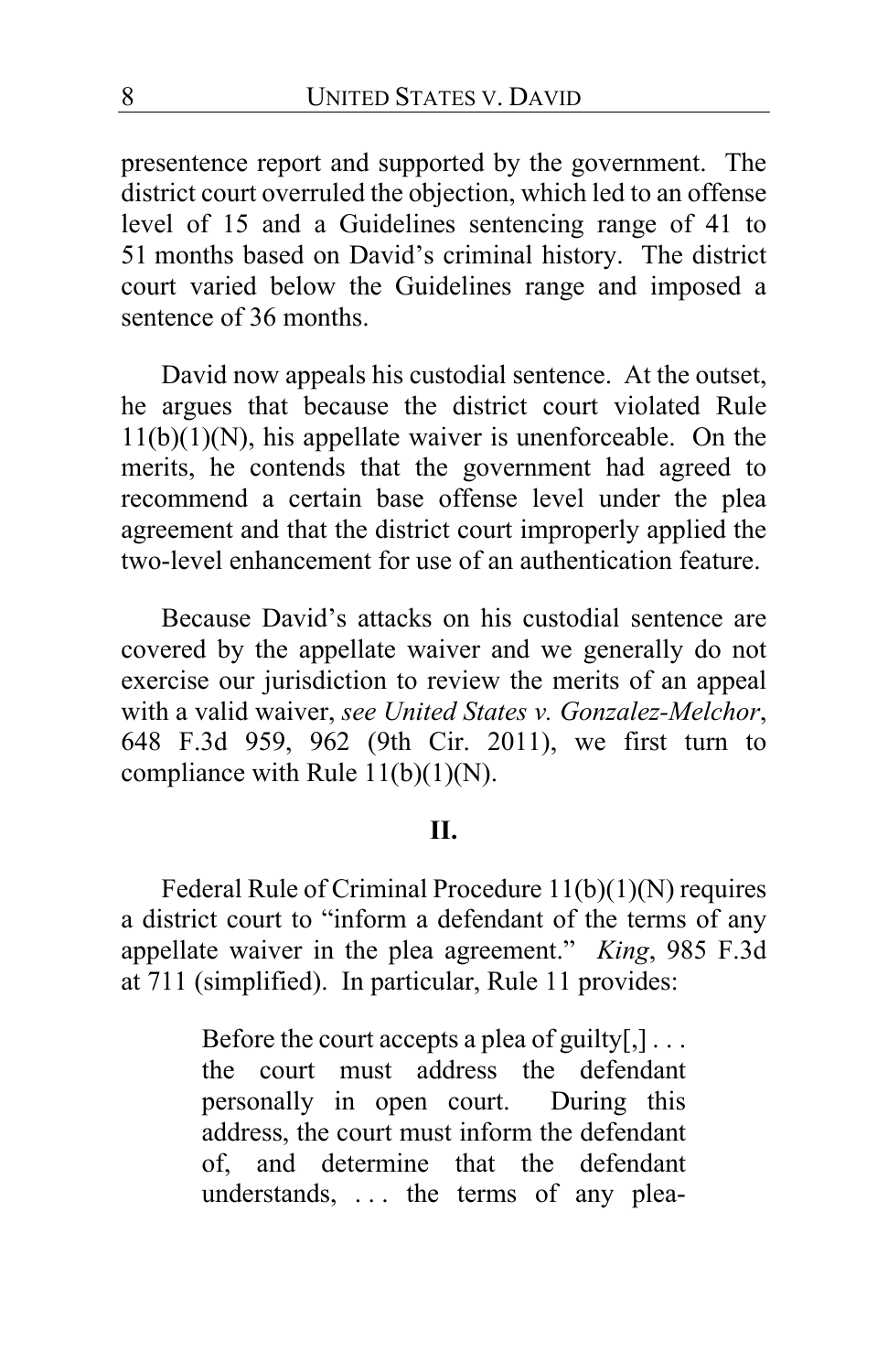agreement provision waiving the right to appeal or to collaterally attack the sentence[.]

### Fed. R. Crim. P. 11(b)(1)(N).

When a defendant fails to object to an alleged Rule 11 violation during the plea colloquy, we review for plain error. *United States v. Ma*, 290 F.3d 1002, 1005 (9th Cir. 2002). A plain error entails (1) an error, (2) that is plain, and that affects both (3) substantial rights, and (4) the fairness, integrity, or public reputation of judicial proceedings. *United States v. Myers*, 804 F.3d 1246, 1257 (9th Cir. 2015) (simplified). To satisfy this standard, the defendant must show a "reasonable probability" that, but for the Rule 11 error, "he would not have entered the [guilty] plea." *Id.* (simplified). But where the record as a whole reflects that the defendant "understood the right to appeal his sentence," despite the omission of a Rule 11 advisal, we will not find that the defendant's substantial rights were affected. *See United States v. Arellano-Gallegos*, 387 F.3d 794, 797 (9th Cir. 2004).

David argues that his appellate waiver is unenforceable because the district court did not comply with Rule  $11(b)(1)(N)$ . But since he failed to object to the alleged violation during the plea colloquy, he must satisfy the plainerror standard. We hold that he cannot do so.

To begin, we note that David doesn't claim that he did not knowingly and voluntarily agree to the appellate waiver. His argument rests only on noncompliance with Rule  $11(b)(1)(N)$ . And the record shows that David understood that he was waiving his right to appeal his sentence. So David fails to show that his substantial rights were affected.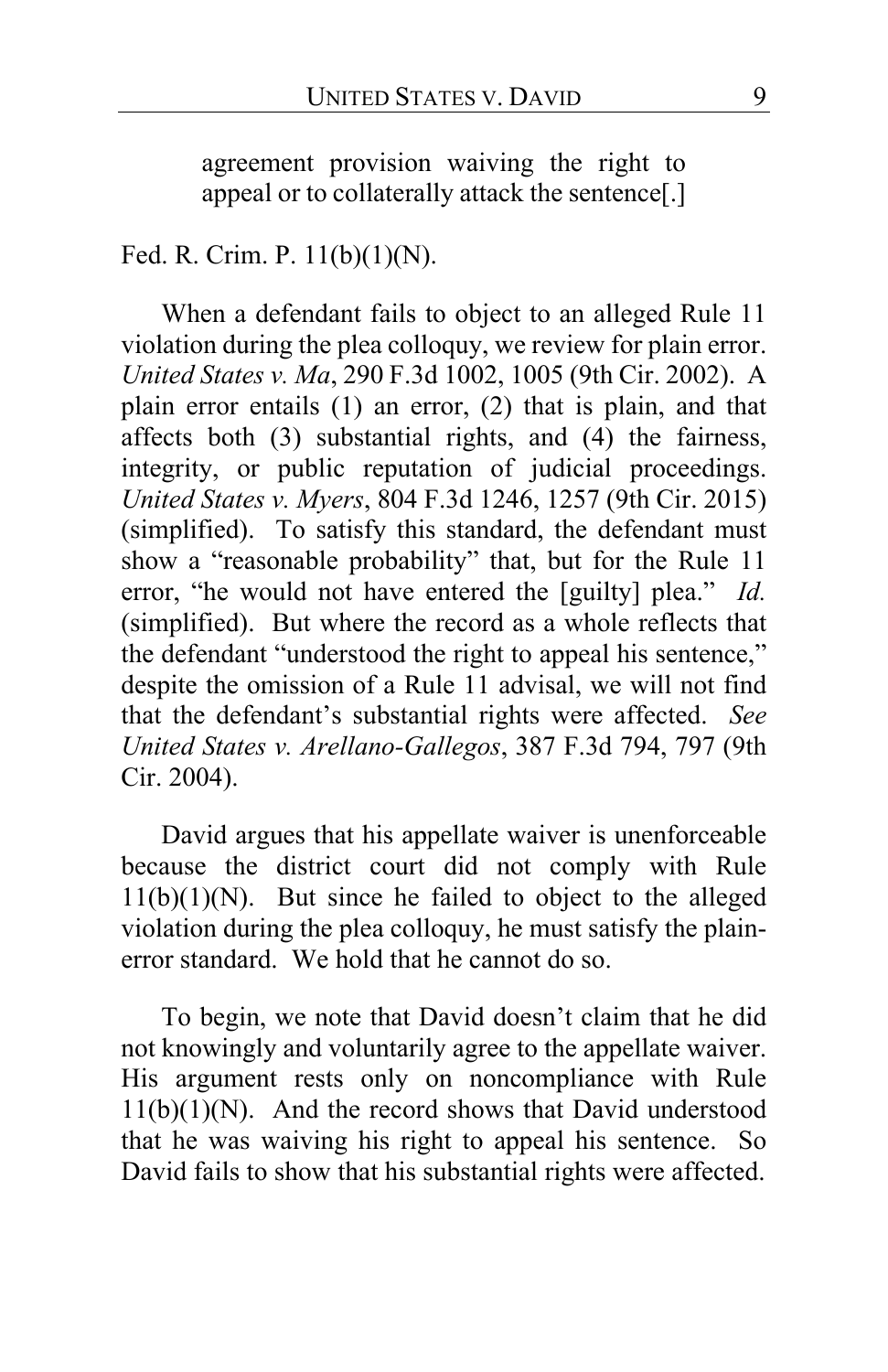We start with the plea agreement itself. The document sets forth the scope of the appellate waiver and specifies what parts of David's sentence he may and may not appeal. With the signing of the plea, David also separately certified that he read the entire agreement, carefully and thoroughly discussed it with his attorney, and understood the terms of the agreement. His counsel likewise certified that she thoroughly discussed the agreement with David and advised him of the consequences of entering the agreement.

Next, we have the change-of-plea hearing where the rict court noted that David seemed "very district court noted that David seemed "very knowledgeable" about the proceedings. At the start of David's plea hearing colloquy, the district court inquired if David had the chance to read the plea agreement. David reiterated that he reviewed the entire plea agreement with his attorney. When asked if he was satisfied with his attorney's advice, David replied, "[a]bsolutely." The district court again made sure that David had "gone over the whole agreement" and that he "underst[ood] th[e] agreement[.]" David again responded affirmatively. The district court then emphasized how important it was that David understood the proceedings, and David agreed to alert and stop the district court if he had any questions.

The district court and David then engaged in an extensive colloquy about David's trial rights, the nature of the charges, and the consequences of a guilty plea. David confirmed that he understood the charges and rights he was giving up by pleading guilty. The district court then went over the sentencing arrangement David and the government agreed to in the plea agreement and explained how that arrangement would not bind the court. Again, David affirmed he understood. At the end of the colloquy, the district court commented that David "seem[ed] to be very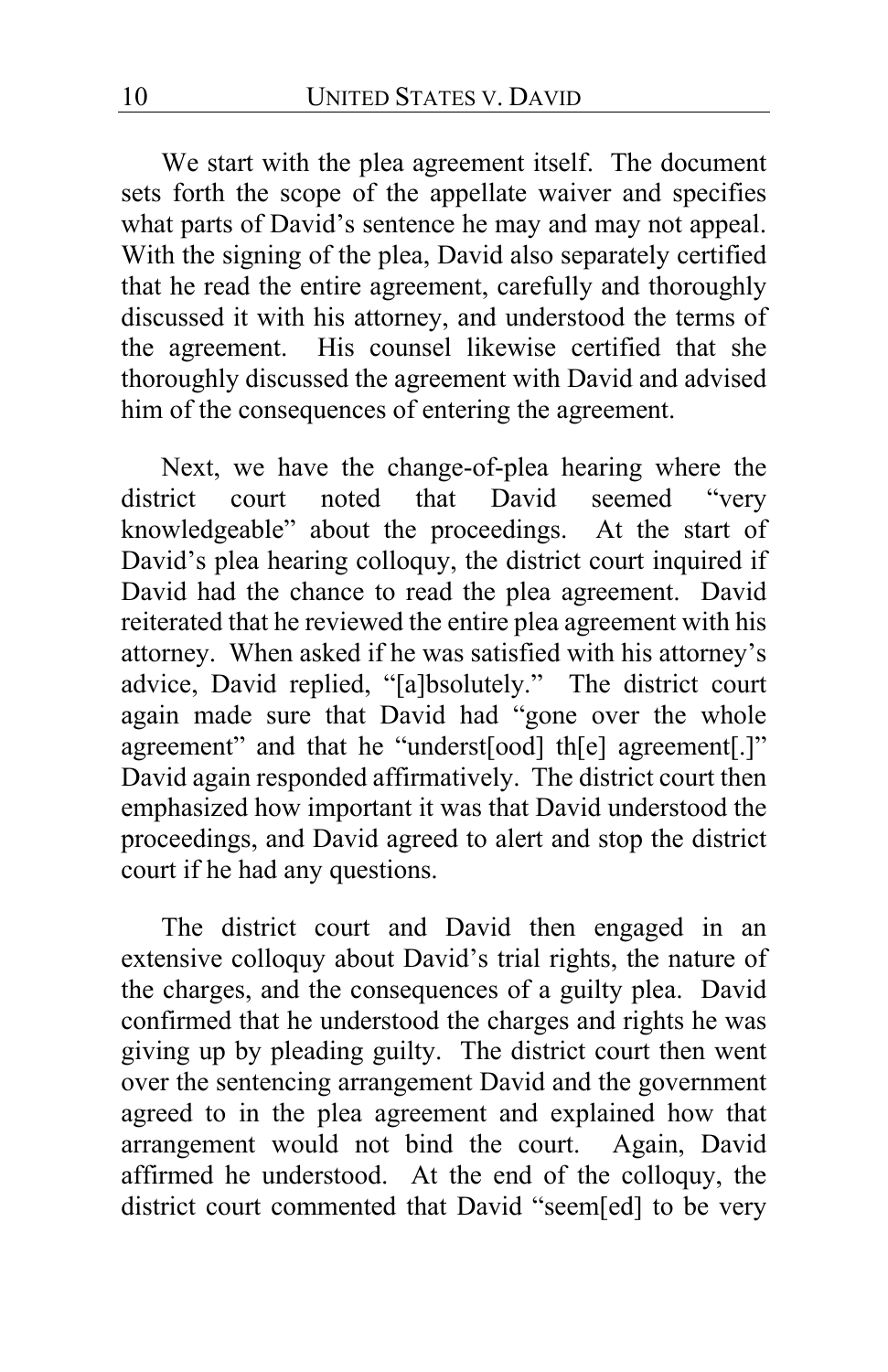knowledgeable of what [he's] doing here." The district court then pressed to ensure that David was "freely and voluntarily" accepting the plea agreement, and the court was satisfied that he was.

What's more, the government raised the appellate waiver before the end of the change-of-plea hearing. The prosecutor interrupted the court's closing remarks, stating, "but just for the record, the plea agreement contains waivers for appeal on pages 11 through 13." And the district court acknowledged, "Yes, and it's in the plea agreement." While this exchange fails to comply with Rule  $11(b)(1)(N)$ , it accurately reflects the terms of the plea agreement that David had repeatedly said he understood. Neither David nor his counsel raised any questions or objections. In short, David demonstrated strong knowledge of the consequences of his plea agreement, concluded it was in his best interest, and was "[a]bsolutely" satisfied with his counsel's advice. Nothing in the record supports a "reasonable probability" that he would not have entered the guilty plea had the district court separately addressed the appellate waiver as Rule 11 requires. *See Myers*, 804 F.3d at 1257.

Given these facts, David has "failed to show that the error seriously affected the fairness or integrity of h[is] plea." *Ma*, 290 F.3d at 1005. In *Ma*, as here, the district court was "meticulous in observing the requirements for taking a plea in accordance with Rule 11," except for the Rule 11(b)(1)(N) requirement. *Id.* Rather than address the appellate waiver itself, the district court asked the prosecutor to summarize the plea agreement, including the appellate waiver. *Id.* Even though Rule 11(b)(1)(N) "was not complied with," we looked to the "whole record" to determine the effect of the "Rule 11 error on a defendant's substantial rights." *Id.* We were satisfied there was no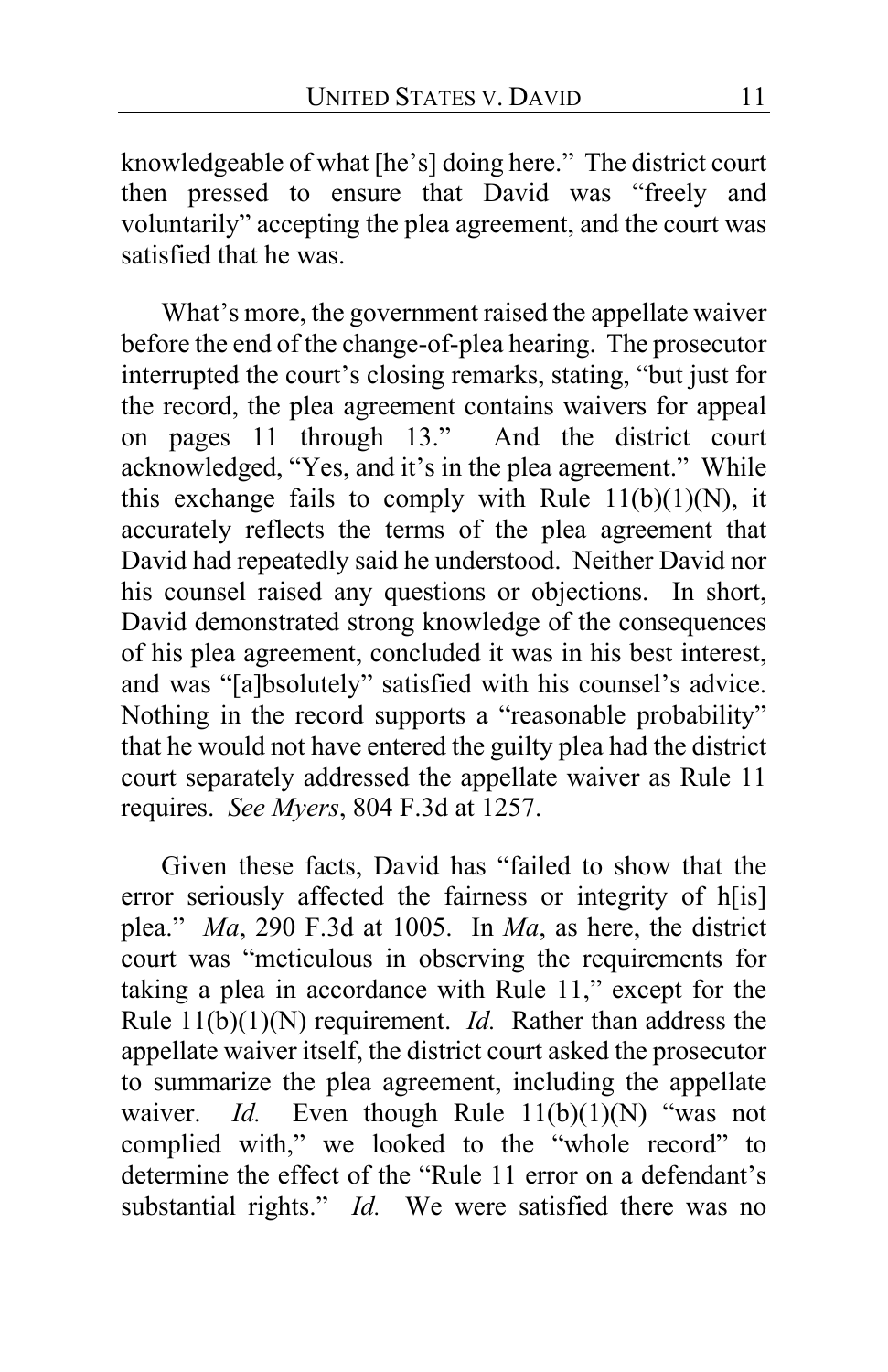serious effect because the defendant affirmed that the prosecutor's summary reflected her understanding of the agreement and, like David, acknowledged in writing that she read and understood the plea agreement. *Id.*

David compares his case to *Arellano-Gallegos*, 387 F.3d at 794, in which we found plain error after a Rule  $11(b)(1)(N)$  violation. But *Arellano-Gallegos* is 11(b)(1)(N) violation. But *Arellano-Gallegos* is distinguishable. In that case, the magistrate judge who accepted the plea asked only "general questions," and the case turned on our conclusion that "there [wa]s no evidence in the record that would demonstrate that [the defendant] knew he was waiving the right to appeal his sentence." *Id.* at 797 (emphasis omitted). As discussed above, the record here is more substantial. And in *Arellano-Gallegos*, we were concerned that there was no mention of the appellate waiver "in open court" until the district court "casual[ly]" mentioned it at the sentencing hearing "some six months after the plea had been accepted." *Id.* Here, by contrast, the appellate waiver was raised just moments after the Rule 11 plea colloquy and before the change-of-plea hearing concluded.

On this record, we conclude that the district court's plea colloquy at most constituted "a technical violation of Rule 11," *id.*, but not a plain error that affected David's substantial rights. *See also United States v. Jimenez-Dominguez*, 296 F.3d 863, 868 (9th Cir. 2002) ("the district court's otherwise scrupulous compliance with Rule 11, coupled with the defendant's responses during the colloquy, demonstrates the technical nature of the violation").

We thus hold that the appellate waiver in David's plea agreement is enforceable and do not consider David's challenges to his custodial sentence.